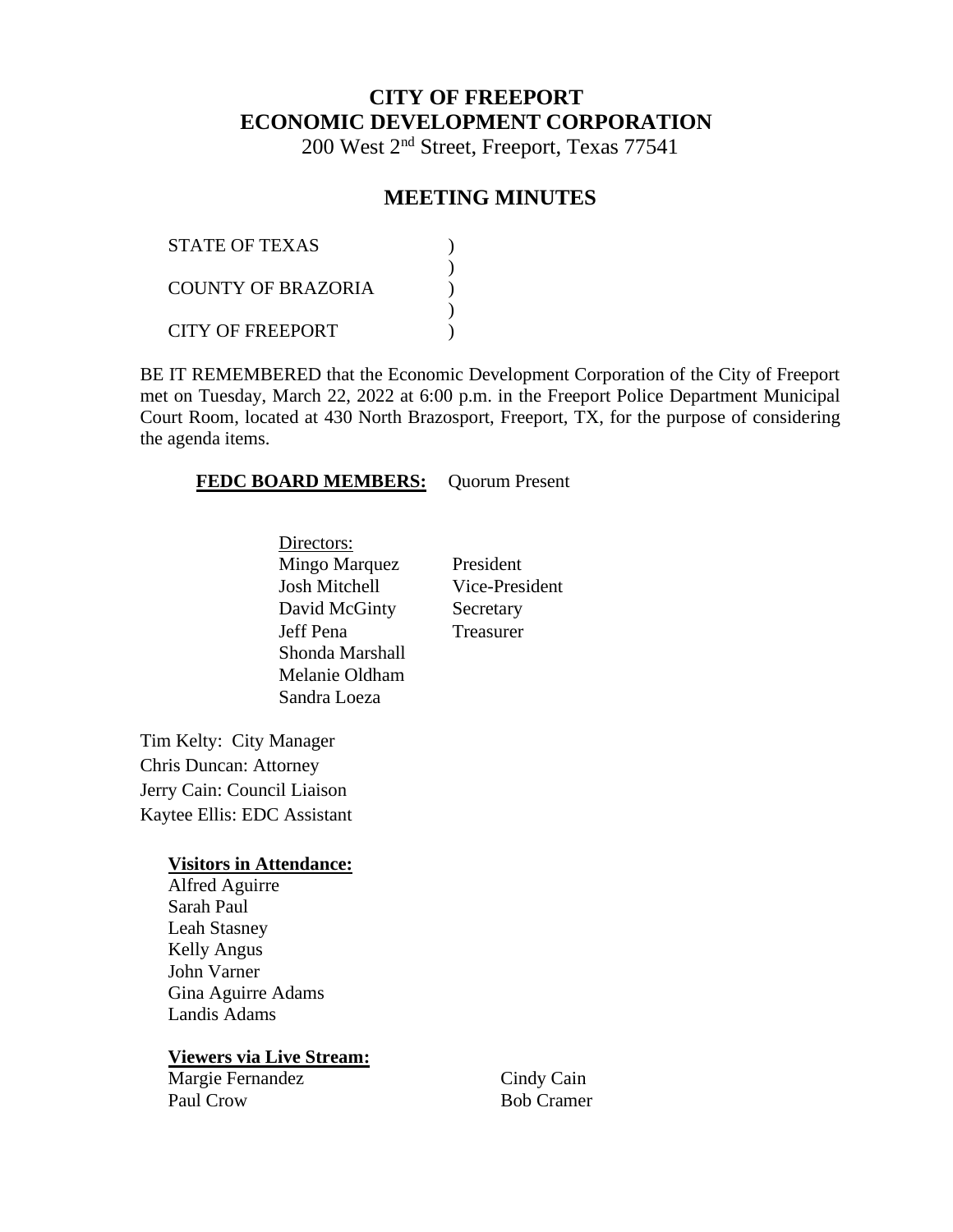Laura Cramer Jimmy Kervin Jul Arev

James McDonald Octavio Tijerina Jr.

#### **I. Call to Order**

Mingo Marquez called the meeting to order at 6:05 PM. A quorum was present.

#### **II. Invocation and Pledge**

Shonda Marshall led the invocation and David McGinty led the pledge.

#### **III. Citizens Comments**

There were no citizen comments.

#### **IV. Executive Session- Adjourn into Executive Session**

Executive Session Disclosure Statement: The FEDC Board of Directors reserves the right to adjourn into executive session at any time during the course of this meeting to discuss any of the matters listed above, as authorized by the Texas Government Code, Section 551.071 (Consultation with Attorney), 551.072 (Deliberations about Real Property), 551.073 (Deliberations about Gifts and Donations), 551.074 (Personnel Matters), 551.076 (Deliberations about Security Devices) and 551.087 (Economic Development).

It is now 6:12 p.m. and I hereby recess the regular session of the Freeport Economic Development Corporation March 22, 2022 meeting and do hereby convene an executive session, said executive session authorized under the following sections of the Texas 551.071 (Consultation with Attorney.)

#### **In Accordance with the Texas Government Code: Section 551.087 (Economic and Community Development Matters)**

#### **1. Discussion on EDC Project 2022B**

#### **Reconvene into Open Session**

#### **Board President's statement:**

It is now 7:26 p.m. and I hereby close the executive session of the Freeport Economic Development Corporation and do hereby reconvene the regular open session.

#### **V. Presentation**

#### **1. Gensler Architecture Firm**

Gensler Architecture Firm gave a presentation.

Chris Duncan told the board that Gensler is a big name in the architecture world and they have a very good world-wide reputation.

Josh Mitchell said a concern that was brought up is that after plans are done, what is the process for breaking ground and seeing visual changes.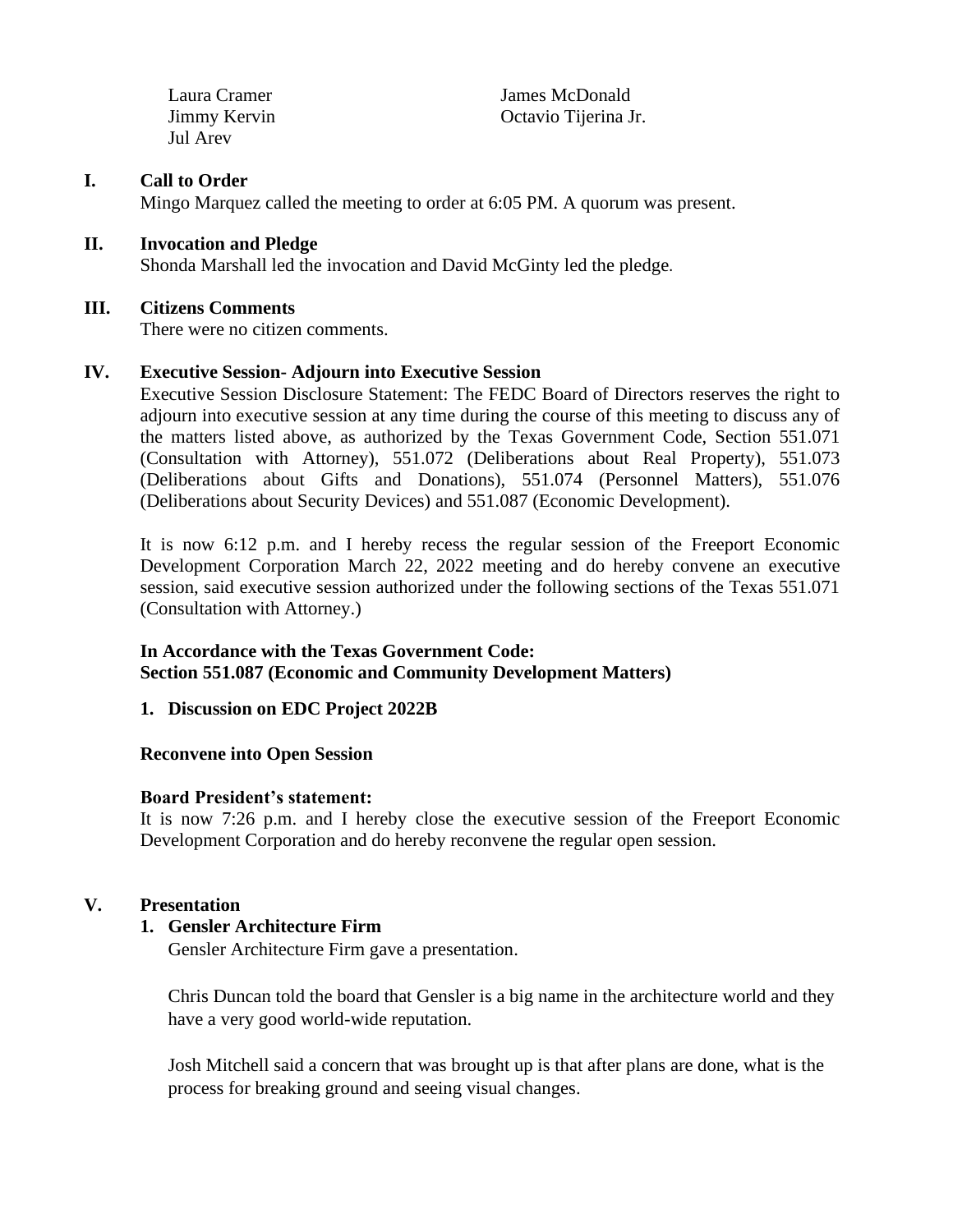Gensler responded that it is very important for the community to see infrastructure in place and work being done at the site. The next step would be guiding the EDC through investments and funding.

Chris Duncan asked what comes first, the developer reaches out and makes a plan or the city making the plan and how do they get the investors to really come in. How does this process work?

Gensler responded that a lot of the development starts with residential. Then creating a vision of what people can actually picture being developed and then implementing that in terms of construction. Developers will see that and know that they can make a worthy investment in the City.

Chris Duncan said hypothetically if a boardwalk comes in, all of the retail and mixed use will come. If the EDC invests and builds a portion of the boardwalk, will that be a way to attract developers and investment or is that a waste of time?

Gensler responded that this would be a worthy investment if that is the vision the city has. If you create a space to draw people into, that would drive numbers and in turn attract development.

Melanie Oldham mentioned the LGA development plan which included public input and years of planning. Melanie Oldham said EDC and City paid \$250,00 for the boardwalk plan and asked if Gensler had an opportunity to review the plan that was already created. Melanie Oldham said there was no need to reinvent the wheel when the people within the city have already spoken and said this is what they want.

Gensler said that part of the process is to do this research and if they money has already been spent on this plan; they are here to help implement this an include the public's valuable input.

David McGinty asked what Gensler would be giving the City to drive this home so that it would not become just another plan.

Gensler responded the implementation would depend on the City but they are an architecture firm and will design and carry out the whole process, they are not just a planning group.

Chris Duncan asked if Gensler would provide a cost as well as the plan so the EDC can have a general estimate.

Gensler responded yes. They can create a project and budget that is malleable and they can change to fit within the city budget.

Mingo Marquez said he likes what he is hearing but agrees with Melanie that the EDC has already paid for conceptual ideas and does not want to go back on that work but he is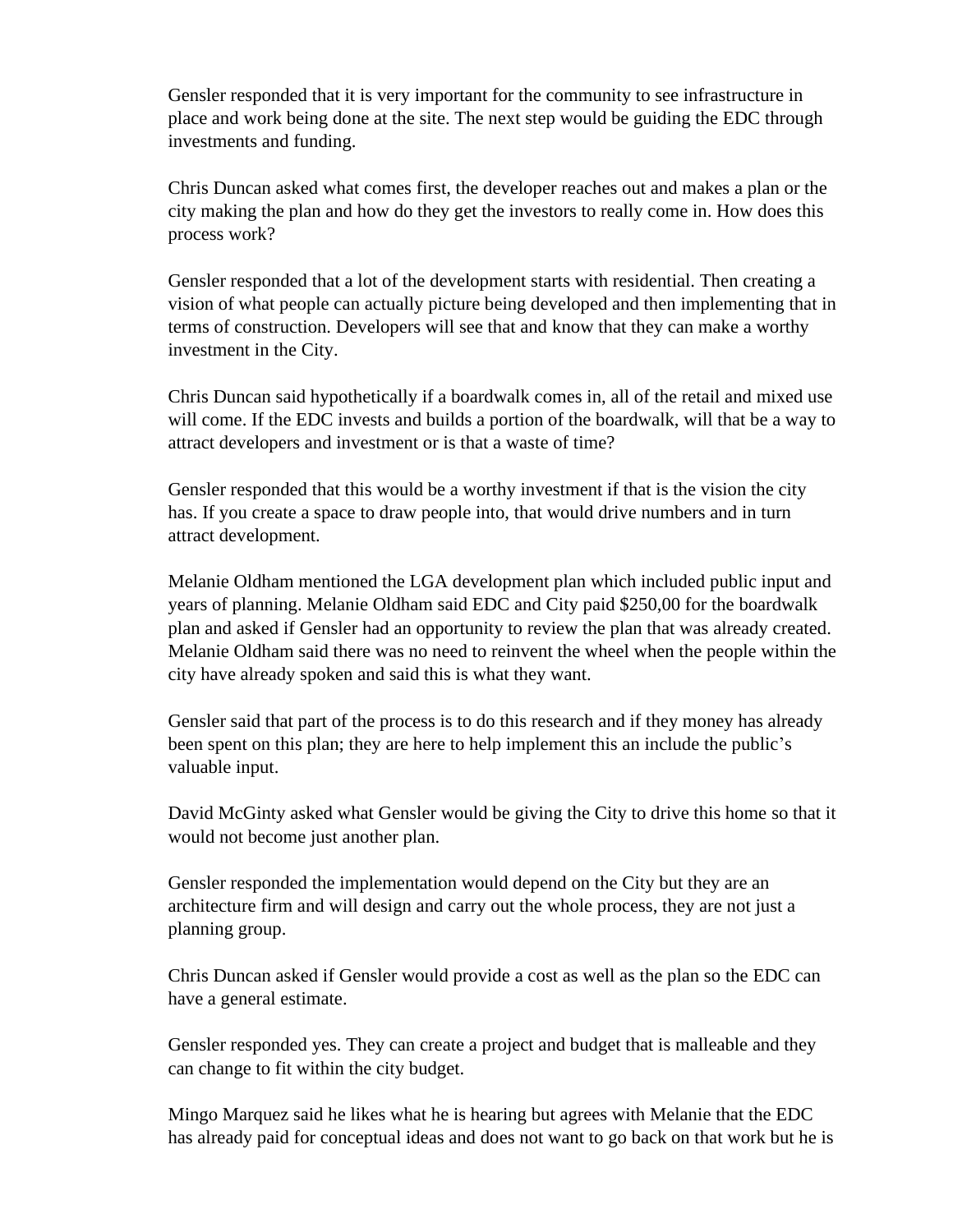looking for pricing and how to move forward. Mingo Marquez said he would like to develop the EDC property first and then reach out to others. Mingo Marquez said the board has voted to proceed with the boardwalk.

David McGinty said he would like to see the implementation as well.

Gensler said they would set up a design guideline so the EDC has a set aesthetic the developers would need to follow. Gensler said they would like to review the existing plan to see what the EDC still wants and what is still relevant or if there are any holes. They would use this to provide a foolproof plan.

Josh Mitchell asked if the plan Melanie brought had what the people would actually like to see.

Melanie Oldham responded yes. It was a long process that involved a lot of research an input, most importantly of which was maintaining public access to the river. Melanie Oldham said she would like to see Gensler help the city take this to the next step.

Mingo Marquez agreed with Melanie Oldham.

Josh Mitchell asked if the concept designs were included in the boardwalk plan.

Gensler referred the board to the proposal sheet which included planning and design. They would create the images and concept designs. Then, create an implementation plan on what the EDC would start with.

Melanie Oldham referred to the Freeport Harbor Vision Plan and said it shows potential businesses such as an oyster bar. Melanie Oldham asked Gensler if they would be able to help the EDC fill these spaces with the types of businesses listed.

Gensler responded that this would be the job of the EDC or whoever owned those buildings.

Chris Duncan said you often see that a developer has a list of business that would occupy these spots before they even start building and said this would be a great plan to start with. Chris Duncan asked what kind of person the EDC would need to find these tenants.

Gensler responded that the EDC would need a real estate or retail broker and they can provide contacts. Gensler said you do not need all to be leased but to at least have a major one on the books. You can use the one to attract others and foot traffic to the development.

David McGinty asked for a timeline to get the most out of Gensler.

Gensler said this depends on the first major aspect and finding out what the market supports. Gensler said they would first like to look at the previous studies.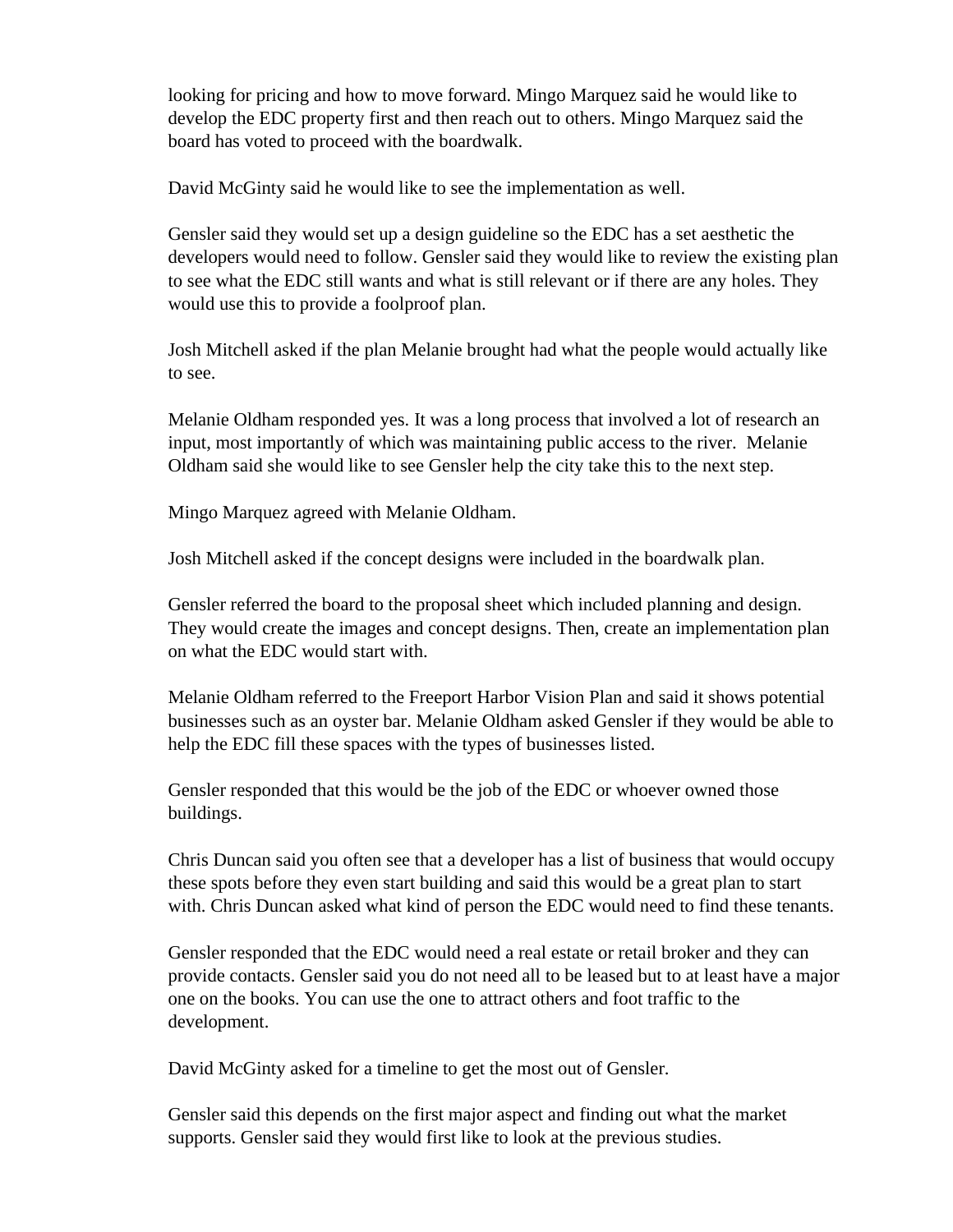Jeff Pena said a common misconception with development on the river is that it will block public access and asked Gensler to just ensure public access remains available.

Melanie Oldham asked how Gensler can offer something different from Kending Keast.

Mingo Marquez responded that Gensler can offer actual renderings of what the boardwalk will look like here in Freeport.

#### **VI. Consent Agenda**

### **1. Approve Meeting Minutes for March 08, 2022**

### **2. Approve Invoices**

David McGinty presented an additional invoice for Gerardo's Remodeling. David McGinty said this is for the repairs to the fence at Western Seafood.

Mingo Marques said this invoice is for \$900.00

Melanie Oldham asked Jeff Pena to explain the invoice for the dock repair. Melanie Oldham said she thought David McGinty was over this project and somehow Jeff Pena has taken it over. Melanie Oldham questioned the cost of labor at \$110/hr.

Jeff Pena said the subcommittee was tasked with repairing the dock for Outriggers Grand Opening. Jeff Pena said this was the contractor that was available and could get the work completed in time.

Melanie Oldham said it was not a ramp that was built; it was a box that is more dangerous. Melanie Oldham said the railing was also too high and the children could not even fish from it. Melanie Oldham said that if the EDC is going to spend this much money, she wanted to make sure they were getting their moneys worth. Melanie Oldham asked David McGinty for his thoughts.

David McGinty said he felt the platform was fine and served the intended purpose of getting people on and off the dock. David McGinty said he may have done it differently but it was efficient for the time frame. David McGinty said he however is also curious about the cost. David McGinty said it did seem like a lot of money for a 12x12 foot box.

Melanie Oldham asked Jeff Pena if he has ever used this company before.

Jeff Pena responded yes. They have been used by the City and for personal projects. Jeff Pena said the subcommittee was told to fix the dock and this is what they did.

David McGinty said he would have chosen to repair the dock himself.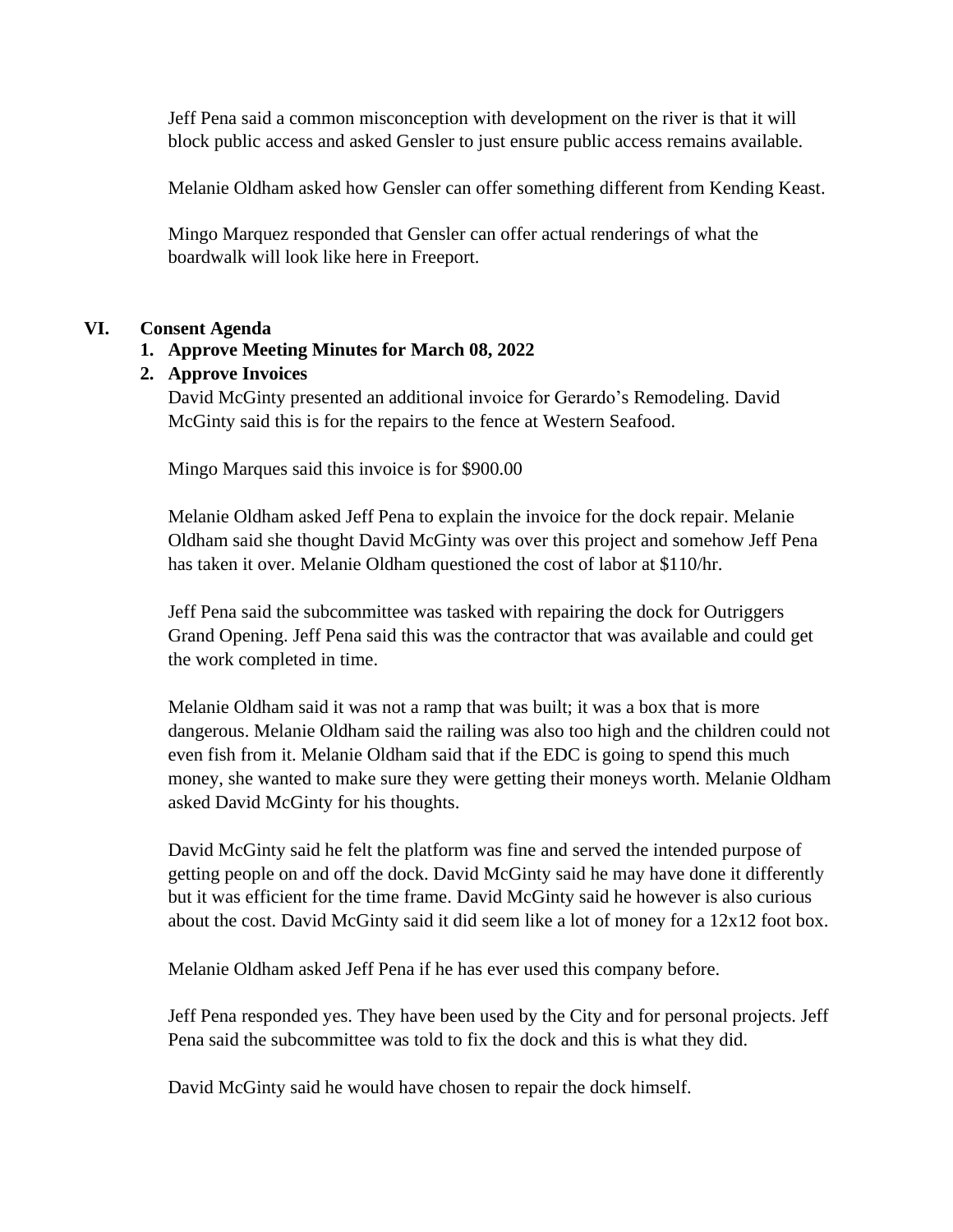Mingo Marquez said he did not believe it was David McGinty's responsibility to fix the dock himself. Mingo Marquez said this was a lot to ask of a board member and David McGinty is already keeping up with the 8.8 acres and western seafood properties. Mingo Marquez said he suggested hiring a contractor to perform the work.

Melanie Oldham said she agrees with Mingo Marquez but David McGinty is a contractor by trade and could have chosen a better contractor. Melanie Oldham said she felt like the board should have been involved and they two board members even went and had a sign made stating "EDC property enter at your own risk." This sign was put up after the work was completed, but if the work was done correctly the sign would have not been needed.

Sandra Loeza said she did think the price was high, but the cost of material is high.

Jeff Pena said the cost of labor was increased due to the short time frame and the need to have extra staff. Jeff Pena said this is why we have to trust subcommittees to complete their jobs. Jeff Pena said the direction was given to get the work done and this is what they did. Jeff Pena said the sign was not meant to be a reflection of the work done, but was to be a reminder of the entire space being dangerous.

Melanie Oldham said certain people have been in discussion for two months on this space and the reason for the hurry and rush is because of the way the process went. Melanie said she is unsure of how the subcommittees work but David McGinty should have been over this with his background in construction.

Mingo Marquez called for a vote.

Jeff Pena made a motion to approve the consent agenda items with the addition of the invoice of \$900.00 to Gerardo's remodeling. Josh Mitchell seconded. **MOTION PASSED** unanimously.

#### **VII. Discussion & Action Items**

#### **1. Discussion and possible action on Barcadia Easter Sponsorship**

David McGinty said this is for an Easter Egg hunt at Barcadia. Mr. McDonald is asking for a sponsorship of \$1500 for the event for marketing assistance.

Jeff Pena said the marketing committee met and set a budget for new business marketing. Jeff Pena said he thinks if the event is just asking for marketing this current package should be sufficient. Jeff Pena reminded the board of the City Easter event at the park.

Josh Mitchell said this is not a grand opening.

Jeff Pena said the amount of marketing for a grand opening should be sufficient for an event.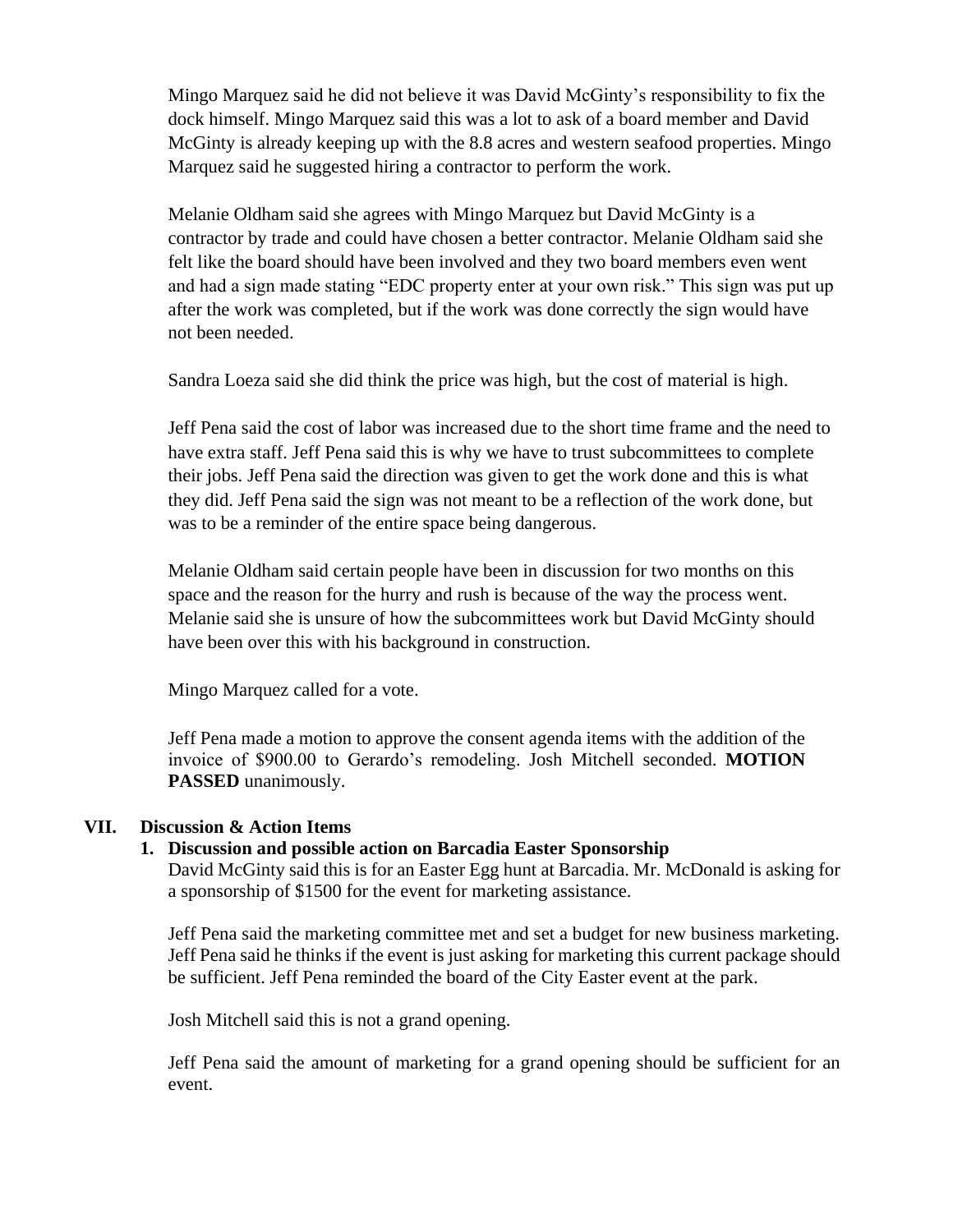Shonda Marshall said guidelines need to be set because there are people asking for sponsorships for \$500-\$5000. Shonda Marshall said the board needs to be clear and consistent on what is a sponsorship and what are marketing funds.

Jeff Pena agreed.

Sandra Loeza asked if they provided a copy of their budget or said what the \$1500 would be for.

David McGinty said he did not have the details. Barcadia was present but had to leave during executive session.

Jeff Pena said he would like to see the EDC logo pronounced on each flier as either 1/4 or 1/8 of the page at a minimum.

David McGinty said there is a balance needed and the flier should not be about the EDC but should be about the event.

Mingo Marquez said the EDC can always have banners present. Mingo Marquez questioned where the \$1500 amount came from.

Shonda Marshall said maybe for future reference, when an organization is asking for a sponsorship, it be required for them to turn in a budget breakdown of the event.

Jeff Pena reminded the board of Mardi Gras and the EDC logo on the back of all the shirts.

Shonda Marshall said it is important to stay consistent and not show any bias to one organization or another.

Mingo Marquez said he feels like doing these events will draw people to Freeport.

David McGinty said it was for \$250 for fliers, \$250 for rack cards, \$500 for online promotion and \$500 for banners.

Josh Mitchell asked if the EDC could do half of the requested amount.

Sandra Loeza asked the board to set a standard.

Josh Mitchell made a motion to give a \$500 sponsorship to Barcadia for the Easter event. Jeff Pena seconded**. MOTION PASSED** unanimously.

#### **2. Discussion and possible action on Earth Day Sponsorship**

Josh Mitchell said the Earth Day Festival has previously been held in Angleton but they are moving it to Freeport this year. Josh Mitchell said last year's event held about 60 vendors and they are asking for \$3500 from the EDC for a sponsorship.

Landis Adams said the Hispanic Lions Club felt Freeport was a valuable location for the healing festival aspect of the event. Landis Adams said a budget was provided and he thinks it is important to show transparency.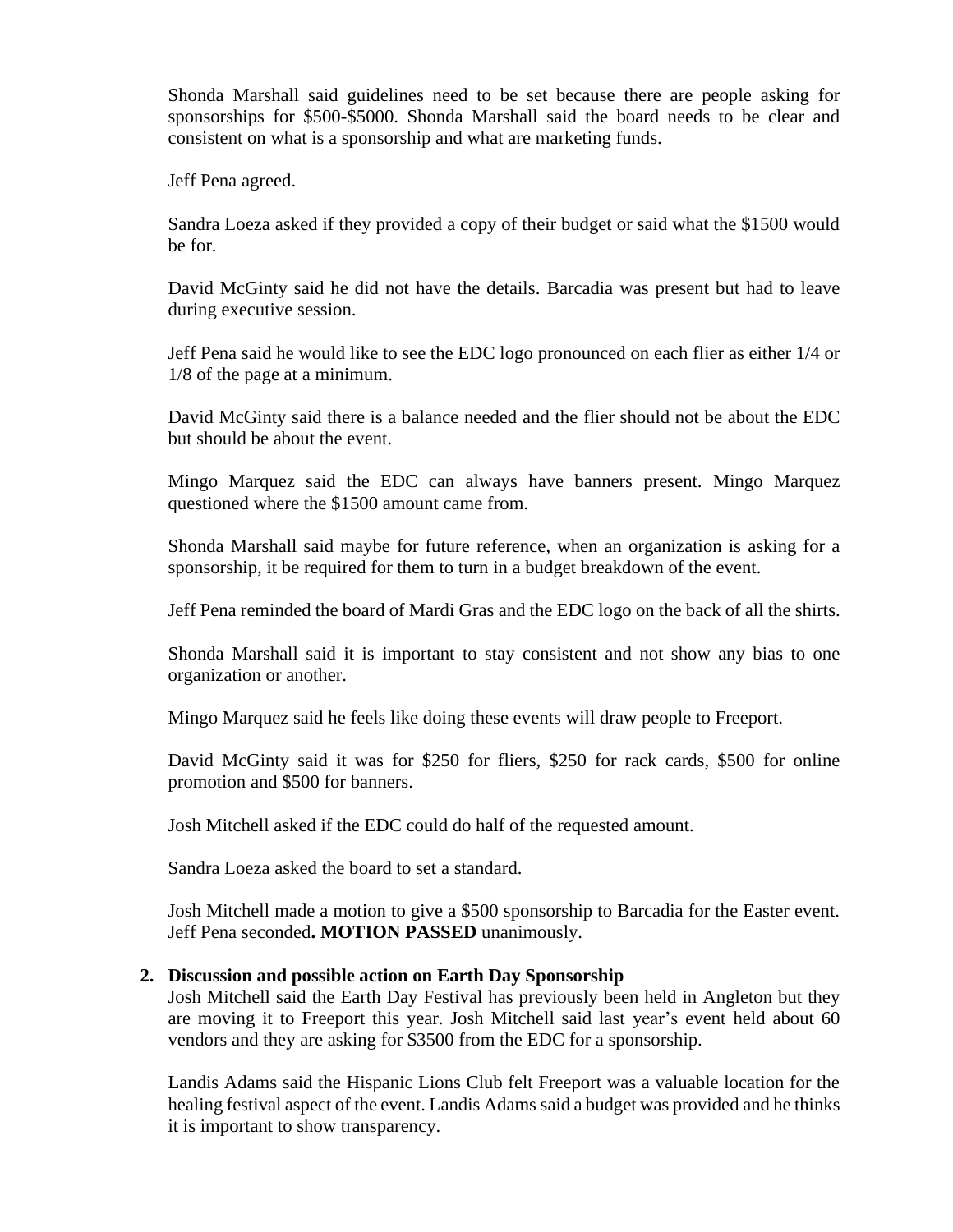Jeff Pena asked if the flier provided in the packet, is the official flier.

Landis Adams responded no.

Shonda Marshall asked if there are other sponsors.

Landis Adams responded yes; they will be reaching out for other sponsors.

Jeff Pena asked how many of the 60 vendors are from Freeport.

Landis Adams responded that the vendors are from San Antonio, Austin, Houston, etc. not just within the City of Freeport.

Melanie Oldham said she love this idea of a health and wellness event and it is very unique.

Sandra Loeza asked if the event in Angleton last year was the first event and if it was successful.

Landis Adams said yes this was the first event and was very successful

Shonda Marshall asked if there were any health and wellness businesses in Freeport that could be invited.

Landis Adams said there are probably some in every city and any are welcome to join.

Josh Mitchell made a motion to sponsor the Earth Day Festival in the amount of \$3500. Melanie Oldham seconded. **MOTION PASSED** unanimously.

## **3. Discussion and possible action on Caliente Cookoff Sponsorship**

Landis Adams said this event is held by the Hispanic Lions Club. It is a crawfish cookoff and the largest fundraiser for the organization. The event is held in partner with Riverfest. Landis Adams said the event has about \$4000 in sponsorships already and 8 teams signed up.

Jeff Pena asked if it was a two-day event.

Landis Adams responded yes; Friday from 5:00 to midnight and Saturday 11:00am to midnight.

Jeff Pena asked what the anticipated sales revenue is for the cookoff.

Landis Adams said last years was \$7000.

Mingo Marques made a motion to sponsor the Caliente Cookoff in the amount of \$5000. Josh Mitchell seconded**.**

Sandra Loeza asked if the prizes are cash prizes.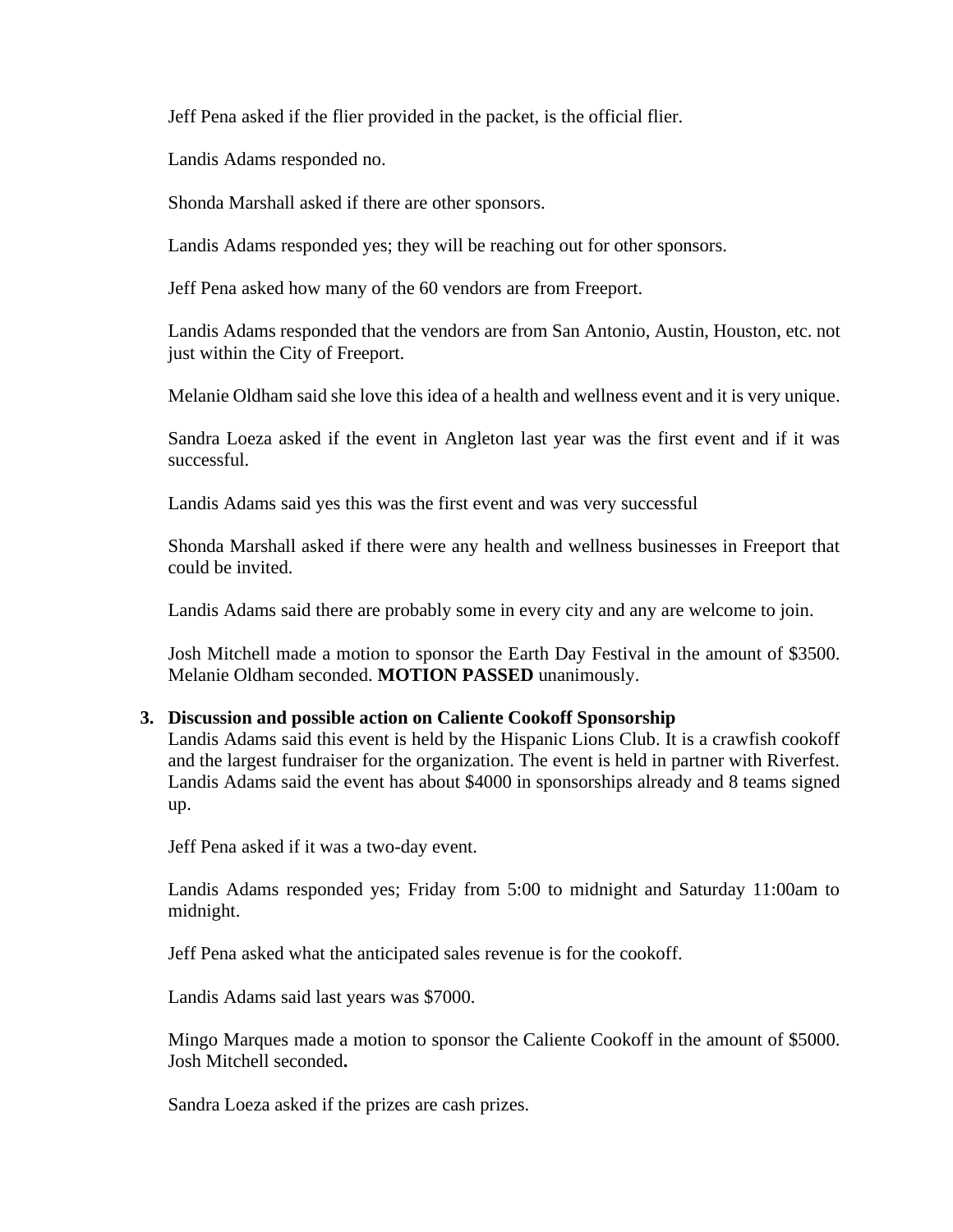Landis Adams responded yes.

Josh Mitchell asked to clarify if the sponsorship is for Riverfest as a whole or strictly for the Crawfish Cookoff.

Landis responded it was for the cookoff portion only.

Sandra Loeza abstained from voting as she is a member of the Brazoria County Hispanic Lions Club.

#### **MOTION PASSED** unanimously.

**4. Discussion on Brazoria County Hispanic Chamber of Commerce Business Expo** Landis Adams thanked the EDC for the opportunity and their help with the business expo. Landis Adams said 342 people registered for the event throughout the day. There were 24 booths with a waiting list of 4 booths. The speakers were great and people left with the resources necessary for their business.

Jeff Pena thanked Landis and the Hispanic Chamber of Commerce for hosting the event and he was happy to see the business-to-business connections being made.

Gina Adams thanked the board as well. Gina Adams said the executive director for the SBA was present and he saved two businesses that were previously rejected.

#### **5. Discussion and Possible action on La Huasteca Grand Opening**

Josh Mitchell said this grand opening was brought to his attention and he suggests the EDC offer the grand opening sponsorship to this event.

Gina Adams said she thinks this is a great opportunity to partner the EDC and the Brazoria County Hispanic Chamber of Commerce. Gina Adams said the chamber already hosts a ribbon cutting and presents a gift and she would like to incorporate the EDC and allow them to do a gift as well.

Mingo Marquez made a motion to award La Huasteca with the \$250 Grand Opening Advertising Sponsorship. Josh Mitchell Seconded. **MOTION PASSED** unanimously.

#### **6. Discussion and possible action on Subcommittee Updates PopBox-**

Jeff Pena said he wanted to update on the PopBox. Jeff Pena said Explore More had their opening over spring break and his is very excited to be open. Jeff Pena said they will be putting a proposal together to extend the PopBox Program.

Mingo Marquez said Explore More is looking to have their grand opening the same weekend as Riverfest. Mingo Marquez said Explore More has been asked for handouts with "things to do in Freeport" and suggested the marketing committee to work on this.

Chris Duncan said one thing he has seen is a prepared script cities have where the recommend another business. Ex people at explore more say "when your done here you should go have lunch at \_\_\_\_ and ask for  $\cdot$  "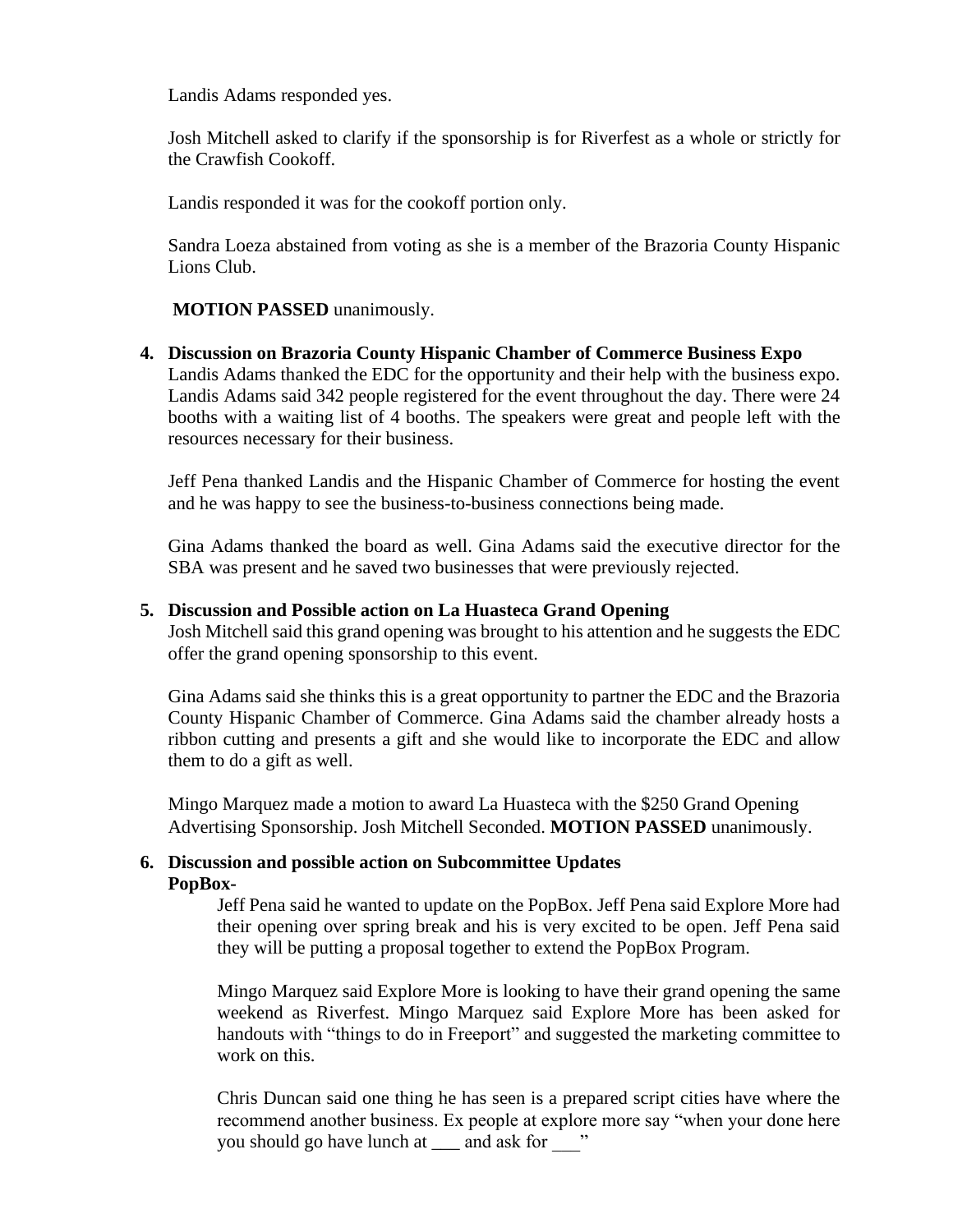Kaytee Ellis said a way to expand on this idea is to make videos of this to post on Facebook or TikTok and make a video series.

Chris Duncan said to market these depending on what people are looking for.

Shonda Marshall said she is really glad to hear Kaytee speak up and she would like to see the marketing committee work with her more.

Melanie Oldham said she is not sure what committee is working on the website but she would like to have an update on this, especially the property locator option.

Mingo Marquez said Kaytee Ellis has been looking into the website. Mingo Marquez said the EDC paid about \$9000 initially for their website and it was a very basic plan but there are a lot of features not being used. To upgrade will be about \$8000 more. Kaytee Ellis would be looking in to the website options and reporting more to the Marketing committee.

#### **Training:**

Shonda Marshall said she has been meeting with Kacey Roman and Chris Motley and she has a training in the works. Shonda Marshall is wanting to have a 4- or 5 week training for the public with one class in the evening each week. Shonda Marshall said she would update as she has more information.

#### **EDC Director Hiring:**

Melanie Oldham asked Jeff Pena if he would like to give an update on the Director Hiring committee.

Jeff Pena said the subcommittee has been meeting with the committee but he wants to suggest in the meantime, having Mike Barnes on retainer as well as having him assist in the process of hiring a director.

Melanie Oldham said the committee is in the process of reviewing the resumes they already have.

Mingo Marquez encouraged the committee to send a proposal for Mike Barnes to the board.

#### **Marketing:**

Mingo Marquez said the marketing committee was approached by an organization, Bay Area on Drugs and Alcohol, that received grant money and they are wanting to come in and paint murals in Freeport. Mingo Marquez asked the board to send their suggestions on locations or mural ideas to promote Freeport.

Chris Duncan said his idea is a fishing pole with a line hanging and you can pose with it like a fish.

Melanie Oldham said West Columbia used this idea and sticks with a theme.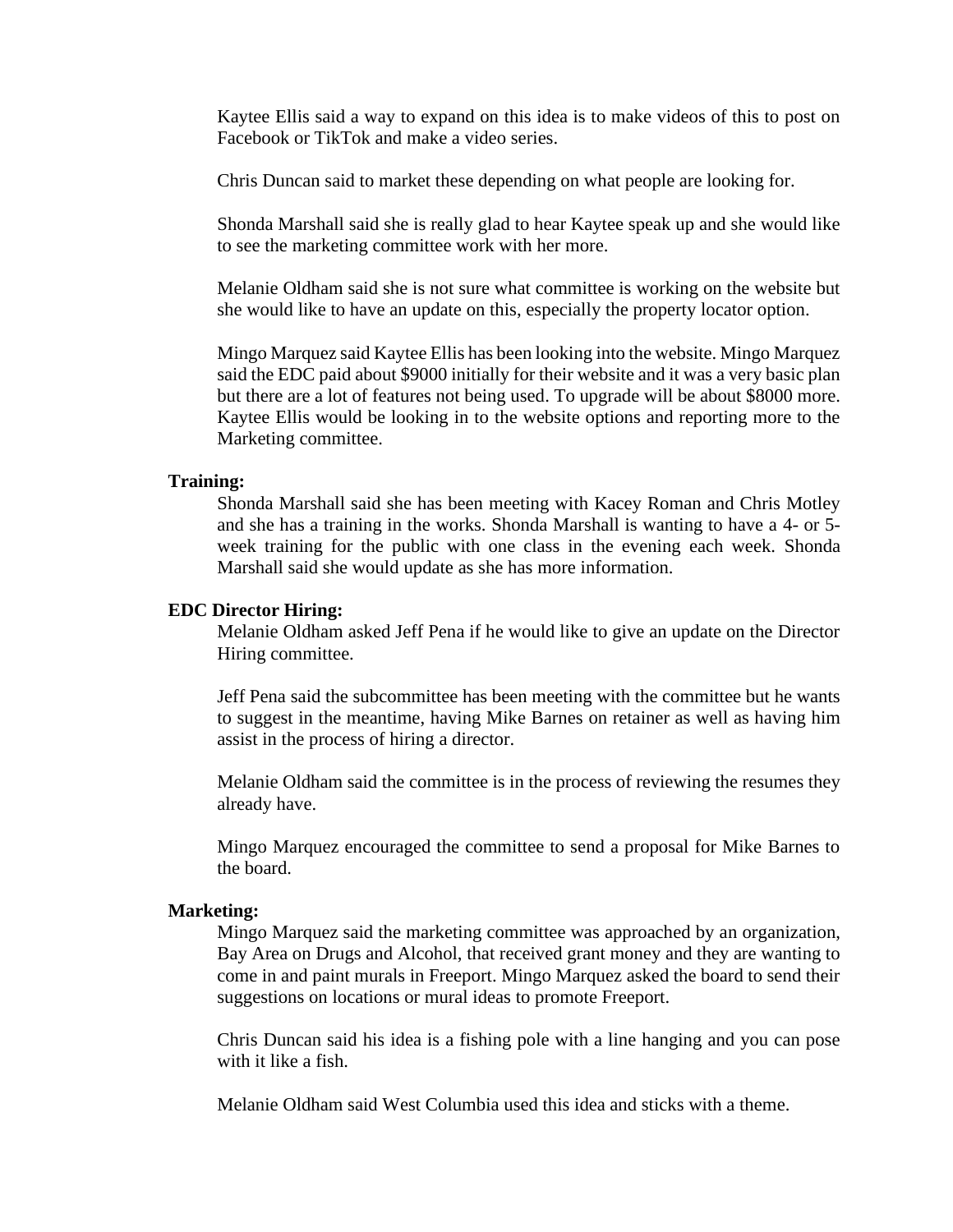### **VIII. Board Comments**

#### 1. **President Mingo Marquez:**

Mingo Marquez thanked the board members for all of their hard work. Mingo Marquez said there is a lot going on but he would like to get some of the older projects completed before taking on new projects.

### **2. Vice President Josh Mitchell:**

Josh Mitchel said Kaytee is like the fourth leg on the table of the EDC and thanked her for all of her work. Josh Mitchell said it will be a great thing for Freeport when all of these projects start happening.

### **3. Secretary David McGinty:**

David McGinty said the Main Street Delegation will be here Monday April 4 and on Tuesday they would like to have a lunch with the EDC at 11:00.

Melanie Oldham asked if they are only here to focus on the downtown area.

David McGinty said yes downtown is their primary focus.

### **4. Treasurer Jeff Pena:**

Jeff Pena said the Grand Opening for Outriggers was a successful event ad suggested purchasing hardhats, shovels, and custom ribbon for future events. Jeff Pena asked the grant committee to present a sprinkler addition to the grant.

#### **5. Shonda Marshall:**

Shonda Marshall said she would like to see an update on the Fish Market and the downtown buildings at the next meeting. Shonda Marshall said there are a lot of events taking place downtown but the EDC building are empty.

### **6. Melanie Oldham:**

Melanie Oldham said most of the board attended Outriggers grand opening and she felt it was a great event.

David McGinty said boosting the posts on Facebook, Instagram, and Twitter about the event he got almost 6000 interactions.

#### **7. Sandra Loeza:**

Sandra Loeza said the ribbon cutting was a great event but she would like a bigger ribbon with the EDC logo.

## **IX. Executive Session- Adjourn into Executive Session**

Executive Session Disclosure Statement: The FEDC Board of Directors reserves the right to adjourn into executive session at any time during the course of this meeting to discuss any of the matters listed above, as authorized by the Texas Government Code, Section 551.071 (Consultation with Attorney), 551.072 (Deliberations about Real Property), 551.073 (Deliberations about Gifts and Donations), 551.074 (Personnel Matters), 551.076 (Deliberations about Security Devices) and 551.087 (Economic Development).